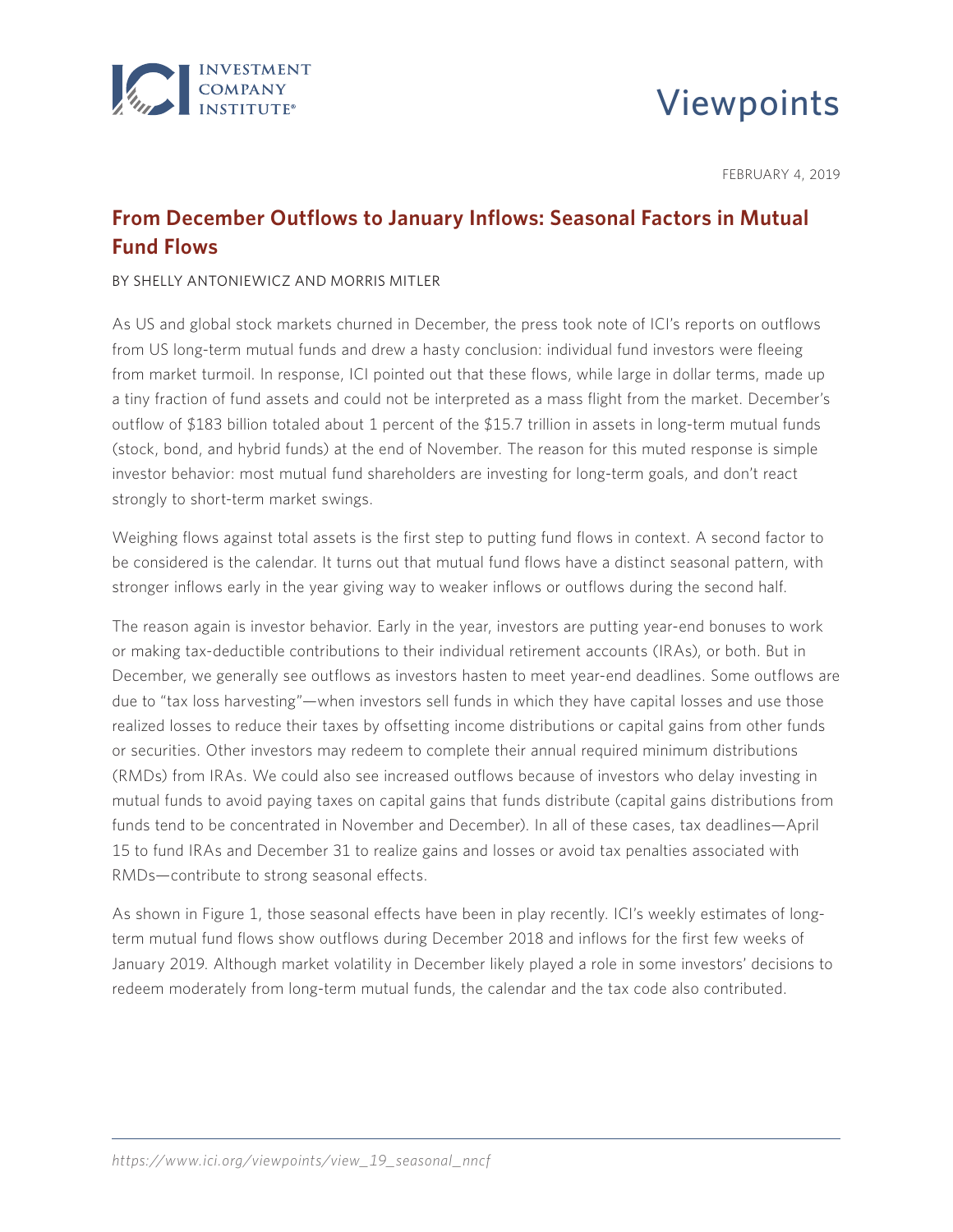## Figure 1: Estimated Flows of Long-Term Mutual Funds

*Billions of dollars, weeks ended December 4, 2018, to January 23, 2019*



### How Big Are Seasonal Factors in Mutual Fund Flows?

These regularly recurring investment decisions by fund investors at the beginning and end of a calendar year have a noticeable impact on mutual fund flows during those months. Using statistical techniques, we can estimate what are called "seasonal factors" for each month of the year. These seasonal factors, shown by the bars in Figure 2, are estimates of the dollar amount of mutual fund flows in each month that would be expected to be regularly more than (positive value) or less than (negative value) the average monthly mutual fund flows. The estimates are based on the historical pattern of monthly flows in long-term mutual funds (excluding money market funds) over the past 10 years.

As Figure 2 shows, flows to long-term mutual funds tend to be higher than average in the first part of the year and lower than average at the end of the year. This pattern is consistent across different types of mutual funds, such as domestic equity, world equity, bond, and hybrid. Overall, flows to mutual funds are regularly boosted by \$17 billion in January and \$21 billion in February. In contrast, flows to mutual funds are regularly dampened by \$40 billion in December—by far the largest seasonal factor.

While many government agencies routinely adjust their statistical reports for seasonal effects, ICI does not seasonally adjust any of its reported fund data. The process is complex, and few users of ICI data are looking for seasonal adjustments. Still, it's important to keep the impact of the calendar in mind when interpreting fund flows—particularly in times of market stress.